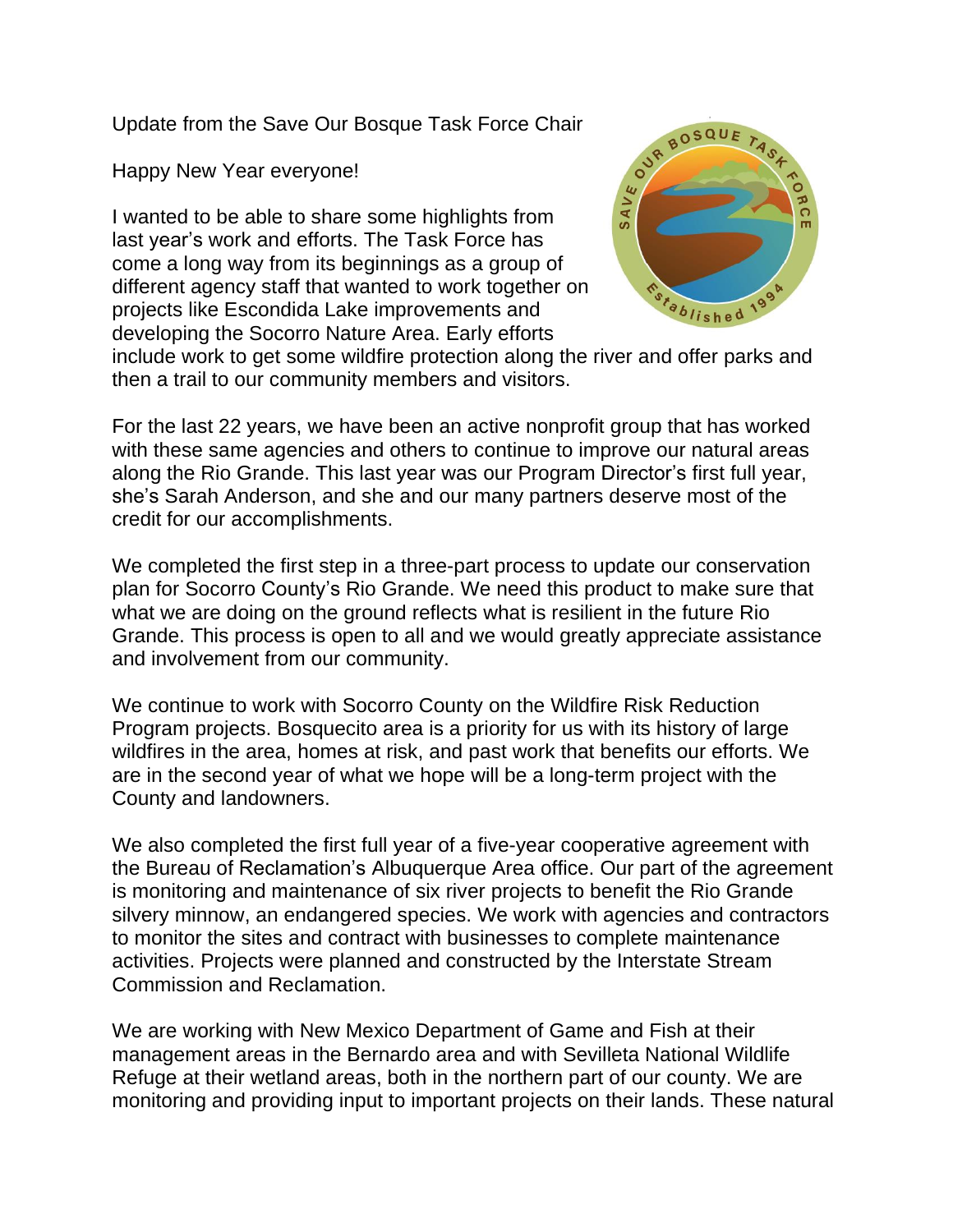areas are jewels in our county and, along with Bosque del Apache NWR, bring many visitors to Central New Mexico.

We assisted the New Mexico State Forestry Division and others to complete the fire rehabilitation plan following the 2017 Tiffany Fire and were part of the team that implemented a large tamarisk control project within the burn scar. This work was funded through the Bureau of Reclamation and led by State Forestry.

We signed an exciting new agreement between the Middle Rio Grande Conservancy District, recognizing the past projects we have accomplished together and looking to continuing shared efforts. In case you didn't know, the District owns much of the bosque lands within the levee on the west side of the river, at least in the Socorro Valley. With the importance of farmland to our economy, our open spaces, and to our wildlife, having the District working closely, even serving on the board, has always been important to our group. The Task Force is receiving much needed funds to continue work with landowners along the river including the District for wildlife, our neighbors, and us!

And we have a new agreement with the City of Socorro as well. The City and the District were part of that founding agency group way back in 1993. Now we can upgrade some of the tables and fire pits at the parks and work on the trail within the city limits and on District lands. It is great to continue working with the City and with the District to make improvements that are easy to access when you want to picnic or go for a walk, run, bike ride. As part of these improvements to the picnic areas, we are also installing wheelchair accessible picnic areas to increase accessibility for people of all ability to enjoy the Rio Grande and its bosque. I hear from people in Socorro that they are getting out to the river and that our efforts to control trash and protect and improve the bosque are appreciated! It is a chance for us to get close to our local forest, our beautiful river, and just get outdoors. It's so close!

We continue our internship program, last year was the fourth year, that brings recent college graduates to our county to learn about the Rio Grande. Interns work on all the projects listed above and much more. We are hoping to give a future generation experience working in rural areas on important community issues like river ecosystems, building partnerships, restoration projects from designing to monitoring what was accomplished, plants, birds, water and land management, river sediment and so much more!

Although a rather long process, we are hoping to share an update on the possible Rio Grande Trail segment in our area. Our work with the National Park Service was halted for much of the year due to circumstance that were out of our control. Please look for that update this spring!